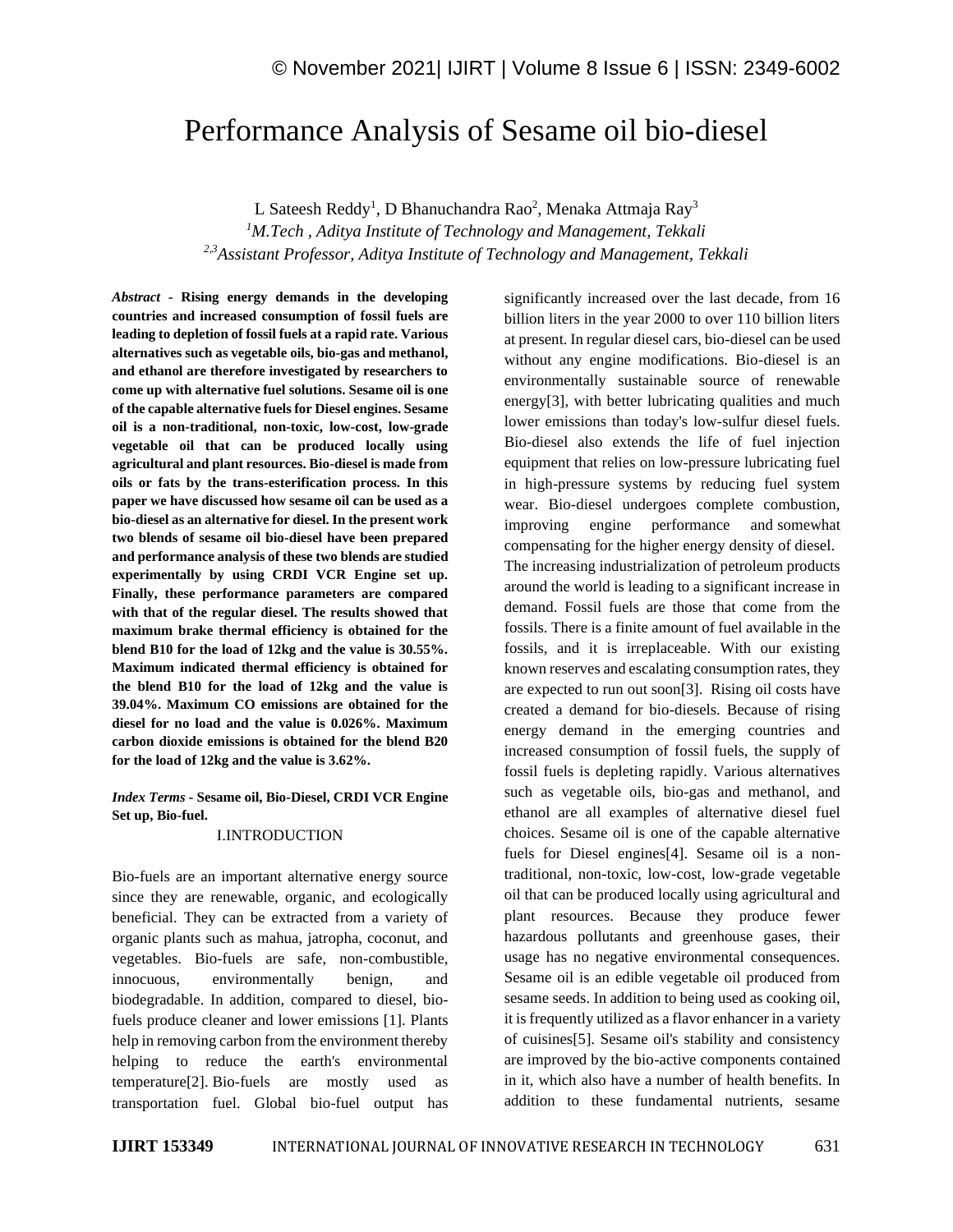and sesamoline are two unique compounds found in sesame seeds. Both of these compounds belong to a class of beneficial fibers known as lingams, which reduce cholesterol in humans while also reducing high blood pressure and increasing vitamin E levels in animals. But due to the inefficient human harvesting procedure required to extract the oil, mass production of sesame oil is limited over the world [6]. Bio-diesel is made from oils or fats by the trans-esterification process, and it is widely used as a bio-fuel in many nations. It can be delivered to vehicles in its pure form, or blended with other bio-fuels or diesel at the appropriate quantities. In most circumstances, it works as a diesel addition to help vehicles emit less carbon monoxide and hydrocarbons. Long-chain fatty acid esters can be found in bio-diesel, which is generated from plants or animals. It is made by reacting lipids like animal fat, soybean oil, or other vegetable oils with alcohol to form methyl, ethyl, or propyl ester. Bio-diesel is a drop-in bio-fuel that is more compatible with current diesel engines and comes with a distribution infrastructure, unlike vegetable and waste oils, which are used as fuel converting diesel engines. Bio-diesel can be used in its pure form or mixed with petroleum diesel in any proportion. Bio-diesel blends can also be utilized in heating oils. Bio-fuels are generally classified into two classes based on their viscosity: low viscous fuels and high viscous fuels. Bio-diesel and vegetable oil are examples of high viscous fuels, whereas alcohols and ethers are examples of low viscous fuels.

Bio-diesel is derived from oils or fats via transesterification and obtained as a liquid with a composition comparable to fossil/mineral diesel. Methyl (or ethyl) fatty acid esters are chemically made up of (FAMEs). Bio-diesel feed-stock include animal fats, vegetable oils, corn, rapeseed, jatropha, mahua, mustard, sesame, flax, sunflower, palm oil, farm pennycress, Pongamia pinnata, and algae. In fact, pure bio-diesel (B100), commonly known as "neat" biodiesel, reduces emissions by up to 60% when compared to second-generation B100 diesel. When blended with mineral diesel, bio-diesel can be utilized in any diesel engine. It can be used in its pure form (B100) in diesel engines, however there may be some maintenance and performance issues during winter use, depending on which feed-stock is used, as the fuel turns viscous at lower temperatures.

Due to the increasing interest of research community in bio-fuels many researchers are inventing and studying different compositions of bio-fuel with an aim to come up with a better alternative for the fastdepleting fossil derivative fuels. In a direct injection diesel engine, Bhaskar et al.[2] tested 20 %, 40 %, 60 %, 80 %, and 100 % fish oil methyl ester and found that 20 % FOME was the best mix for  $NO<sub>X</sub>$  reductions using exhaust gas re circulation. They found that increasing the FOME concentration in bio-diesel blends enhanced  $NO<sub>X</sub>$  emissions. EGR of 10%, 20%, and 30% of the 20% fish oil methyl ester is employed to reduce  $NO<sub>X</sub>$  emissions. It was proposed that a 20% EGR was the best rate for increasing  $NO<sub>X</sub>$  in soot values without causing a significant increase.

Mithun Das et al.[5] employed special methanol and sodium hydroxide parameters with refined castor oil for bio-diesel manufacturing. Bio-diesel blends such as B5, B10, and B15 were chosen for study, and research was carried out on a porous sphere. They found that Diesel had a high rate of evaporation, and the data revealed that bio-diesel blends had a strong chemical reactivity. They came to the conclusion that using bio-diesel in small amounts in diesel bio-diesel blends could assist reduce reliance on fossil fuels.K. Kannan and Marappan [7] used Thevetia Peruviana Diesel and Di-ethyl Ether blends of 5%, 10%, 15%, and 20% to test the efficiency and emission characteristics of the diesel engine. According to the detailed analysis, a 20% DEE mix will result in a 5% increase in full-load bio-diesel blend, resulting in a 14.63 percent reduction in harmful smoke quality. It was determined that a 20% blend would produce better outcomes. J. P. Subrahmanyam et al. [8] investigated the combustion and emission characteristics of a diesel engine utilizing Karanja oil methyl ester (KOME) blend in a 5 percent, 10%, 15%, and 20% ratio with Di ethyl ester. They found that with a 15% KOME blend, brake thermal efficiency increased by 5.5 percent and with a 20% KOME-DEE blend, smoke opacity dropped to a minimum maximum load level. According to the numerous KOME-DEE blend tests, the best blend based on emission and efficiency characteristics was 15% KOME DEE.

Hossein Soukht Saraee et al,[9] demonstrated that a maximum yield of 35 to 40% of oil can be extracted from Pistacia Khinjuk utilizing the Soxhlet extractor. Fuel samples such as B5, B10, B20, B40, and B100 have been explored for DI Diesel engine research and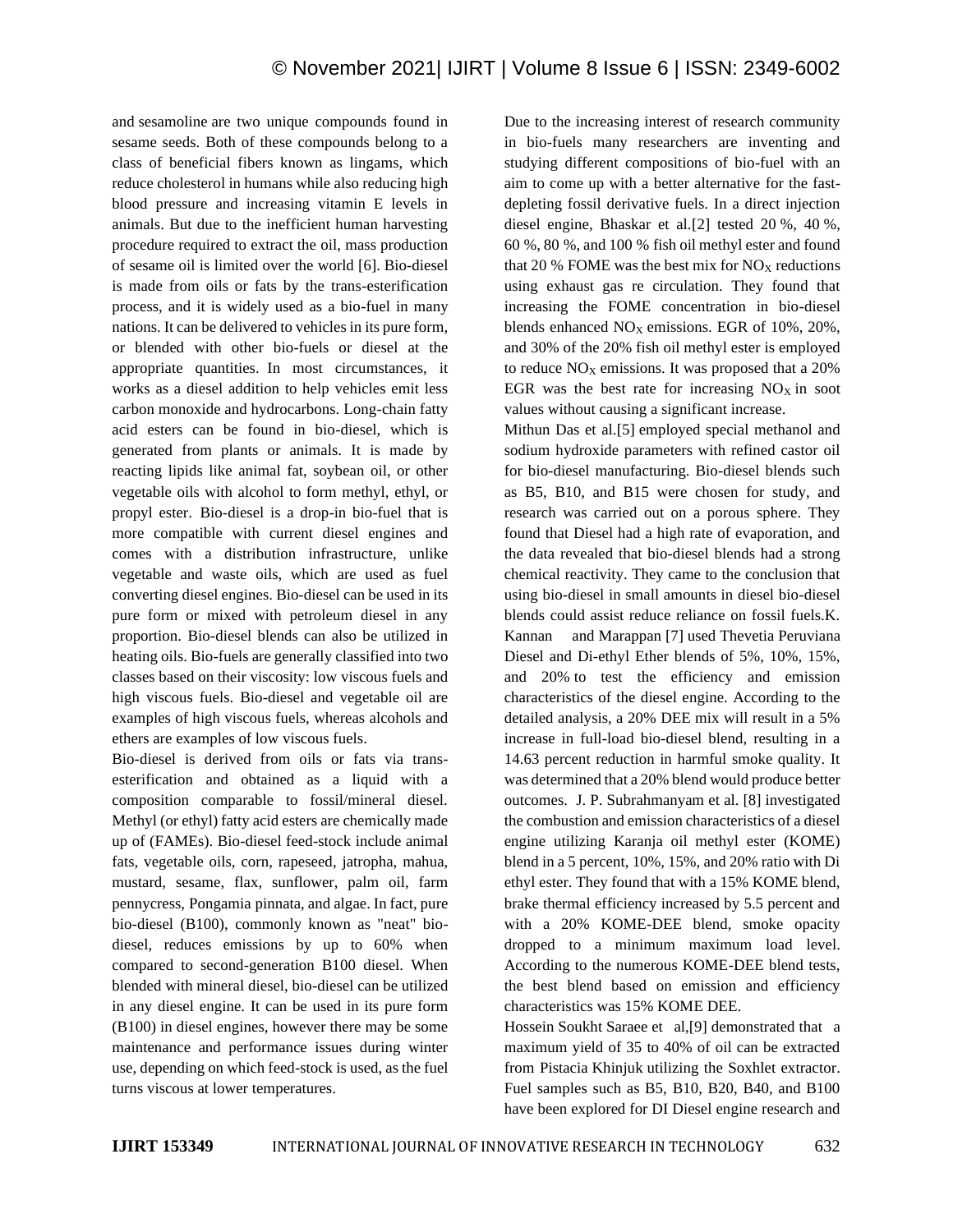testing. Bio-diesel samples found that it consumed more fuel than gasoline. Bio-diesel blends with lower CO and HC smoke contents have been discovered. Sayin et al. [10] investigated the effects of canola bio-diesel in CI engines with various FIPs and engine loads. Their findings showed that as bio-diesel blends in fuel types increased, the maximum heat release rate (HRR) and maximum pressure rise rate (MRPR) both fell slightly. It was also noted that biodiesel has much greater BSEC and BSFC (brakespecific energy consumption) than diesel fuel, although BTE is modestly lower. The BSFC and BTE performed better with a higher injection load than with the original 200 bar and lower FIP. Many such works are done with different types of plant products to obtain a better alternative for diesel. In this paper we have studied the performance of sesame oil as a biodiesel, experimentally. In the present work two blends of sesame oil bio-diesel have been prepared and performance analysis of these two blends is done by using CRDI VCR Engine set up and compared with that of the regular diesel.

## II. EXPERIMENTAL PROCEDURE

*A. Preparation of bio-diesel blends using Sesame oil* The trans-esterification technique is used to produce bio-diesel from triglycerides. Food-grade vegetable oils, non-food-grade vegetable oils, animal fats, and waste restaurant greases can all be used to make biodiesel. Trans-esterification, also known as alcoholysis, is the general word for the major family of chemical reactions in which an ester is changed into another ester through the interchange of alkyl groups. Transesterification is an equilibrium reaction that takes place when the reactants are mixed together. The presence of a catalyst, on the other hand, hastens the correction of the equilibrium. There are four basic phases in the trans-esterification process. Acid treatment followed by settling process, Base treatment followed by settling process, water washing and dehydration. For this current experimental study two types of blends were prepared which were named as per there bio-fuel concentration. The blends are as following:

BLEND 1: B10+D90 – This blend contains 10% of sesame oil and 90% of diesel.

BLEND 2: B20+D80 – This blend contains 20% of sesame oil and 80% of diesel.

To ensure effective fuel efficiency, the bio-fuels must be combined in the right amounts. In this study, the engine is driven with 100% diesel (D100) and blends of Sesame Bio-diesel and diesel in various proportions, such as 90% diesel + 10% Sesame biodiesel; 80 % diesel + 20% Sesame bio-diesel; i.e., D90B10, D80B20.

# *B. Determination of characteristic properties of the blends*

The density, kinematic viscosity, flash point, boiling point, calorific value, Sulfur content in the fuel, and Cetane number of the fuel were all measured after it was blended with Sesame bio-diesel. In terms of flash point, calorific value, and viscosity, the qualities of the various proportions of blends have been shown to be quite equivalent to diesel properties, with significantly improved values in the case of flash point, calorific value, and viscosity. The formula for determining the kinematic viscosity of any oil is given by:

 $v=At - B/t$  (1)

Where, *ν* = kinematic viscosity (Centi-Poise). *A* and *B* are viscosity constants.  $A = 0.0026$ ,  $B = 1.79$  and  $t =$  time taken to collect 50c.c of oil. The physical characteristics of all the blends were measured experimentally and presented as below in [Table 1](#page-2-0) :

| Property                                           | Diesel  | Sesame<br>oil | <b>B10</b> | <b>B20</b> |
|----------------------------------------------------|---------|---------------|------------|------------|
| Density $(kg/m^3)$                                 | 830     | 896           | 843        | 858        |
| Kinematic<br>viscosity $(*10^-$<br>$^{6}m^{2}/s$ ) | 2.9     | 5.18          | 3.17       | 3.4        |
| Flash point( ${}^{\circ}$ C)                       | 74      | 140           | 80         | 83         |
| <b>Boiling</b><br>$point(^{\circ}C)$               | 180-340 | 330-365       |            |            |
| Gross calorific<br>value $(MJ/kg)$                 | 42      | 46            | 42.7       | 43.2       |
| Sulphur content<br>(% )                            | < 0.005 | < 0.5         | < 0.5      | < 0.5      |
| Cetane Number                                      | 52      | 54            | 52         | 53         |

<span id="page-2-0"></span>Table 1 Physical properties of blended fuels

*C. Performance Analysis using Common Rail Direct Injection Varying Compression Ratio (CRDI VCR) Engine Set-Up*

Pure diesel (D100B0), blends of diesel and Sesame bio-diesel, 90 % Diesel + 10% Sesame bio-diesel in vol. (D $90B10$ ) and 80 % Diesel + 20% Sesame biodiesel in vol. (D80B20) were tested for performance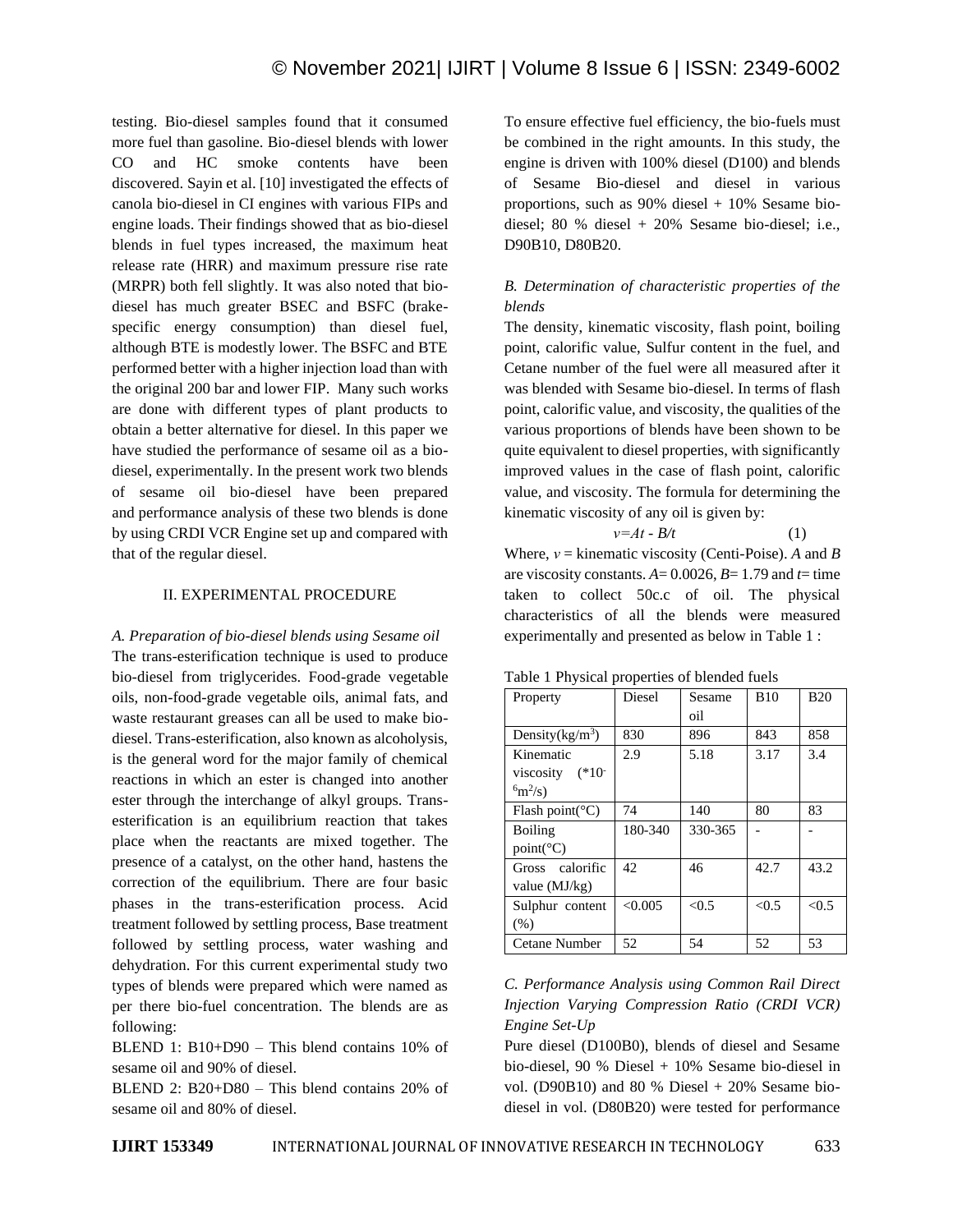analysis using the CRDI VCR Engine set up under varying loads while keeping a constant pace.

# CRDI VCR ENGINE

The experiment setup includes a four-stroke, singlecylinder CRDI VCR engine that is coupled to an eddy current dynamo-meter for loading. It is a variable compression ratio diesel engine in which the compression ratio can be changed at any stage of the testing without halting the engine or modifying the design and geometry of the combustion chamber. The operating system open ECU in this engine has been programmed with the ignition angle, fuel injection time, and fuel injection angle at each point of operation based on the engine speed (in RPM) and mass air pressure. It aids in engine performance optimization while the engine is in operation across the whole operating range. The system open ECU, which regulates fuel flow, fuel pump, and fuel injector, is also coupled to sensors that detect mass air pressure, coolant temperature, air temperature, and trigger sensor. Instruments for measuring crank angle and combustion pressure are also included in the engine configuration.

For pressure crank angle diagrams, the data is interfaced with the computer, and the engine instruments are given to interface the measurements of load, fuel flow, air flow, and temperatures. The engine setup includes a stand, an individual panel box with two fuel tanks for diesel and bio-fuels (dual fuel), a manometer, an air box, air transmitters, a fuel and fuel flow measuring unit, a hardware interface, and a process indicator. For the engine's electric start arrangement, the engine is also equipped with rotameters for cooling, a Calorimeter for measuring water flow, a starter, a battery, and a battery charger. Indicated power, brake power, frictional power, brake mean effective pressure, indicated mean effective pressure, indicated thermal efficiency, brake thermal efficiency, mechanical efficiency, volumetric efficiency, air fuel ratio, specific fuel consumption, heat balance, and combustion analysis are all part of the total engine setup.

*D. Emissions measurement using exhaust gas analyzer* The Technovation FEM-7 exhaust gas analyzer is used to measure various exhaust gas emissions when fuels are burned in a VCR test engine. The entire apparatus can be operated with the help of seven keys, and it has a simple architecture with effective performance and reliability. When connected to a computer via the USB port, this device can also store and download data. CO, NO2, CO2, HC, total combustion efficiency, and other emissions can all be calibrated. This is mostly used to determine the exhaust gases from boilers, furnaces, and kilns in order to manage pollution by calculating emissions.

#### III. RESULTS

The goal of this research is to study performance of the prepared bio-fuel blends by comparing the different parameters such as efficiency, specific fuel consumption and emissions of the blends with that of diesel. Performance analysis has been discussed in this section by comparing the parametric performance obtained for different blends (D100, B10, B20) varying loads (0kg,3kg,6kg,9kg,12kg).

*A. Comparison of Brake Thermal Efficiency* [Figure 1](#page-3-0) Shows the variation of brake thermal efficiency with different fuel blends as shown below.



<span id="page-3-0"></span>Figure 1 Variation of Brake Thermal Efficiency with different types of bio-diesel

It is observed that for a given blend with increases load the brake thermal efficiency increases and for a given load B10 shows a little higher brake thermal efficiency. Maximum brake thermal efficiency is obtained for the blend B10 running at a load of 12kg and the value is 30.55%.

#### *B. Comparison of Indicated Thermal Efficiency*

[Figure 2](#page-4-0) shows the variation of Indicated thermal efficiency with different fuel blends.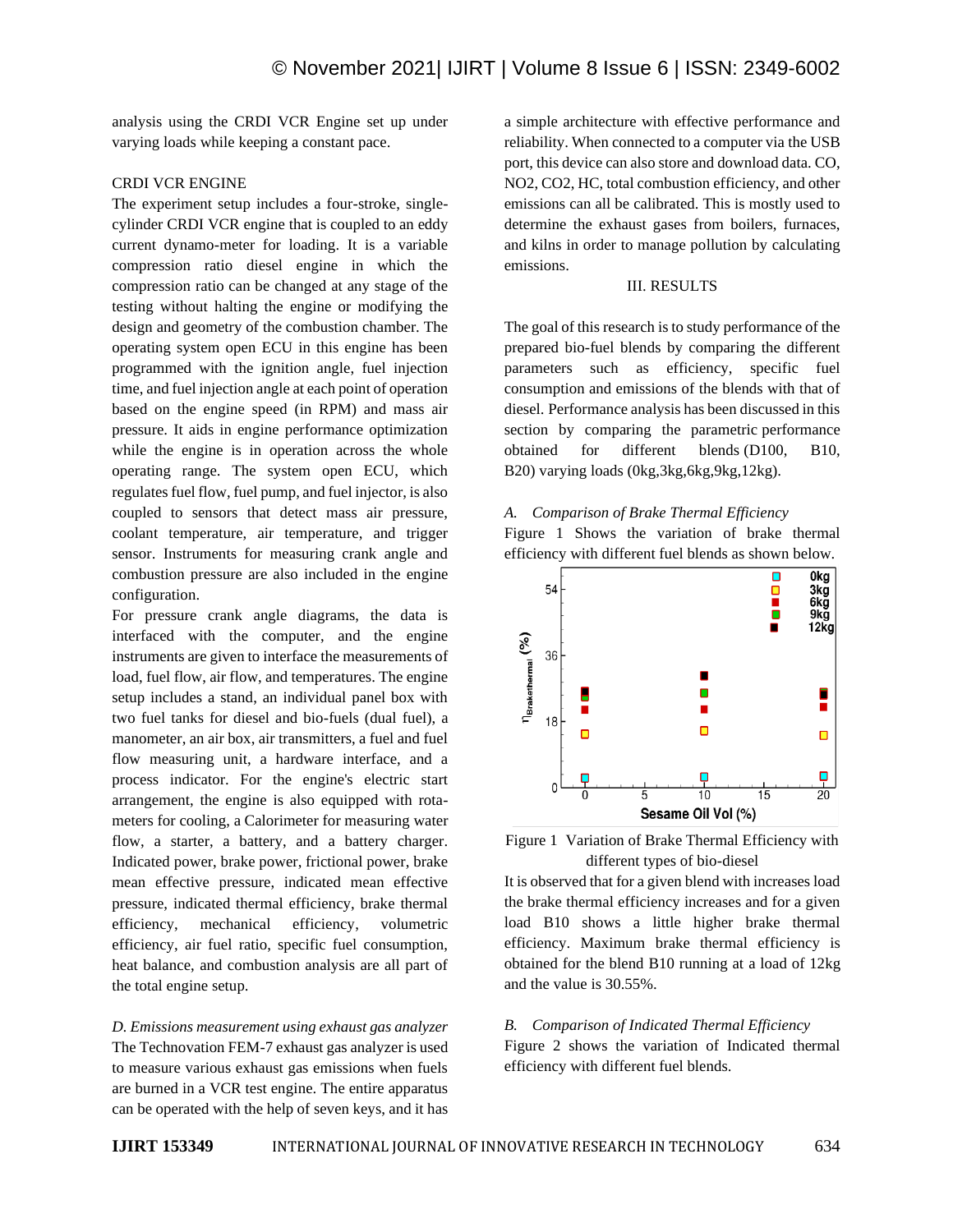

<span id="page-4-0"></span>Figure 2 Variation of Indicated Thermal Efficiency with different types of bio-diesel

It can be observed that for D100 the indicated thermal efficiency decreases with increasing load and for B10 indicated thermal efficiency increases as the load increases from 0kg to 3kg then it decreases when the load increases 6kg and again it increases as the load is increases 6kg to 12 kg. For B20 indicated thermal efficiency increases by increasing the load from 0kg to 9kg then suddenly decreases when the load is increased to 12kg. Maximum indicated thermal efficiency is obtained for the blend B10 for the load of 12kg and the value is 39.04%.

*C. Comparison of Mechanical Efficiency* [Figure 3](#page-4-1) shows the variation of Indicated thermal efficiency with different fuel blends.



<span id="page-4-1"></span>Figure 3 Variation of Mechanical Efficiency with different types of bio-diesel

It is observed that for a given blend with increases load the mechanical efficiency increases and for a given load D100 shows a little higher mechanical efficiency. Maximum mechanical efficiency is obtained for the blend D100 running at the load of 12kg and the value is 83.71%.

#### *D. Comparison of Specific Fuel Consumption*

[Figure 4](#page-4-2) shows the variation of Specific fuel consumption with different fuel blends.



<span id="page-4-2"></span>Figure 4 Variation of SFC with different types of biodiesel

It is observed that for a given blend with increases load the Specific fuel consumption decreases and for a given load D100 shows a little higher Specific fuel consumption. Maximum Specific fuel consumption is obtained for the blend D100 for the load of 0kg and the value is 3.26kg/kWh.

# *E. Comparison of Carbon Monoxide emission*

[Figure 5](#page-4-3) Shows the variation of Carbon monoxide emissions different fuel blends.



<span id="page-4-3"></span>

It is observed that for D100 with increases load from 0kg to 6kg the CO% is decreases and then by increasing load from 6kg to 12kg the CO % is increases and for B10 with increases load from 0kg to 6kg the CO % is decreases and then by increasing load from 6kg to 12kg the CO% is increases. For B20 with increases load from 0kg to 3kg the CO % is decreases and then by increasing load from 6kg to 12kg the CO % is increases. Maximum CO emissions are found for the blend D100 running no load and the value is 0.026%.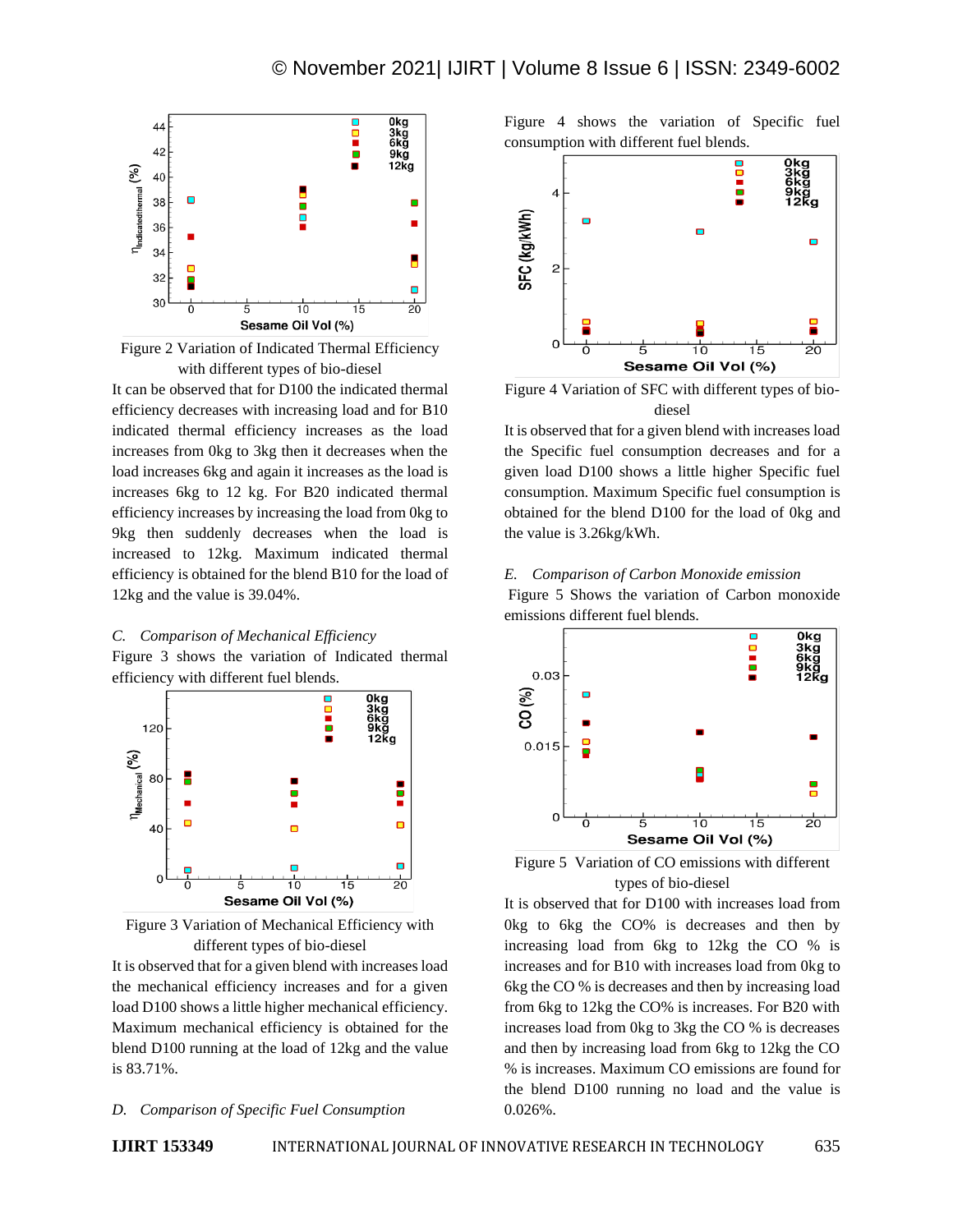



<span id="page-5-0"></span>Figure 6 Variation of  $CO<sub>2</sub>$  emissions with different types of bio-diesel

It is observed that for a given blend with increases load the Carbon dioxide emissions increases and for a given load B20 shows a little higher Carbon dioxide emission. Maximum Carbon dioxide emissions are obtained for the blend B20 for the load of 12kg and the value is 3.62%.

## IV. CONCLUSION

From the performance analysis of different blends of sesame oil bio-diesel we have observed that:

- 1. Maximum brake thermal efficiency is obtained for the blend B10 at which the load is 12kg and the value is 30.55% and the maximum indicated thermal efficiency is obtained for the blend B10 at which the load is 12kg and the value is 39.04%. maximum mechanical efficiency is obtained for the blend D100 at which the load is 12kg and the value is 83.71%.
- 2. Maximum Specific fuel consumption is obtained for the blend D100 at which the load is 0kg and the value is 3.26kg/kWh.
- 3. Maximum CO emissions are obtained for the blend D100 at which the load is 0kg and the value is 0.026%. Maximum Carbon dioxide emissions are obtained for the blend B20 at which the load is 12kg and the value is 3.62%.

Out of the two blends B10 shows somewhat promising performance and in future more blends can be tested and compared to get a clear picture as to which composition provides a better alternative option for diesel.

#### ACKNOWLEDGEMENT

This paper and the research behind it would not have been possible without the facilities availed at the Raghu Engineering College and Raghu Institute of Technology and also from the technical and nontechnical support from the Chemistry lab of the Department of Chemical Engineering AITAM College, Tekkali.

#### REFERENCES

- [1] I. Örsa, S. Sarıkoçb, A. . Atabanic, S. Ünalanc, and S. O. Akansuc, "The effects on performance, combustion and emission characteristics of DICI engine fuelled with TiO2 nanoparticles addition in diesel/biodiesel/nbutanol blends," Fuel, vol. 234, pp. 177–188, 2018.
- [2] K. Bhaskar, G. Nagarajan, and S. Sampath, "Optimization of FOME (fish oil methyl esters) blend and EGR (exhaust gas recirculation) for simultaneous control of NOx and particulate matter emissions in diesel engines," Energy, pp. 224–234, 2013.
- [3] H. zadeh-Bandbafhaa et al., "Effects of aqueous carbon nano particles as a novel nano additive in water emulsified diesel/biodiesel blends on performance and emissions parameters of a diesel engine," Energy Convers. Manag. , vol. 196, pp. 1153–1166, 2019.
- [4] A. Parlak, H. Karabas, I. Ozsert, V. Ayhan, and I. Cesur, "Effects of tobacco seed oil methyl ester on performance and exhaust emissions of diesel engine," Eff. Tob. seed oil methyl ester Perform. exhaust Emiss. diesel engine, vol. 86, no. 3, pp. 143–152, Aug. 2013.
- [5] M. Das, M. Sarkar, A. Datta, and A. Santra, "An experimental study on the combustion, performance and emission characteristics of a diesel engine fuelled with diesel-castor oil biodiesel blends," Renew. Energy , vol. 119, 2018.
- [6] N. Shrivastava, D. Shrivastava, and V. Shrivastava, "Experimental investigation of performance and emission characteristics of diesel engine using Jatropha biodiesel with alumina nanoparticles," Int. J. green energy, pp. 1543–5083, 2018.
- [7] T. Kannan and R. Marappan, "Study of Performance and Emissions Characteristics of a Diesel Engine Using Thevetia Peruviana